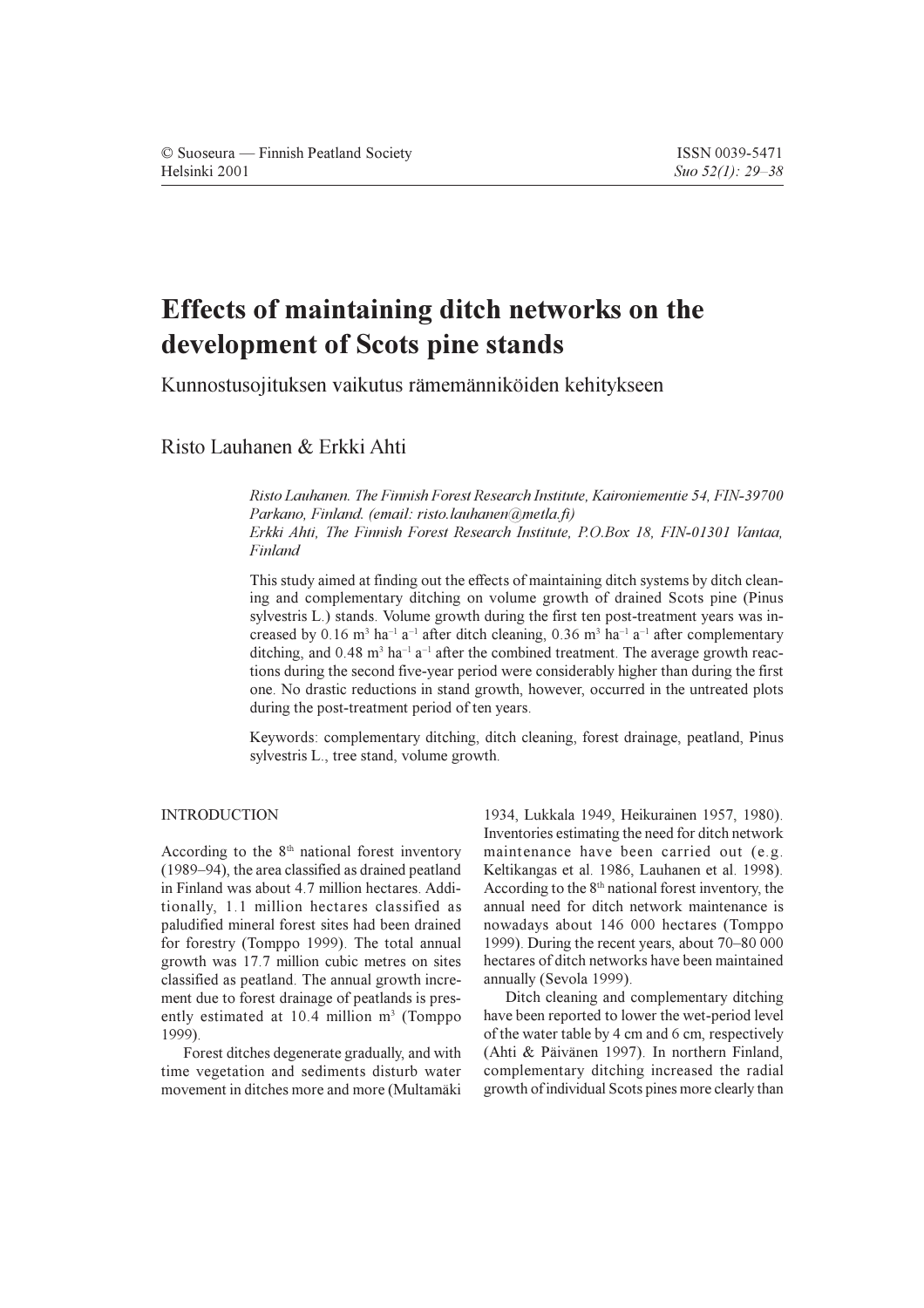#### 30 Risto Lauhanen & Erkki Ahti

ditch cleaning during the first 5–8 years after treatment. In southern Finland, ditch network maintenance had no clear effects on the radial growth of Scots pines (Ahti & Päivänen 1997). In a simulation based on the same experiments (Hökkä 1997), maintenance of ditch systems increased the growth of Scots pine stands by  $0.3-1.8$  m<sup>3</sup>  $ha^{-1}$   $a^{-1}$  during a 15-year post-treatment period.

The aim of the study was to find out empirically the effect of ditch network maintenance on stand volume growth. In addition, the ditch condition after ditch network maintenance was investigated.

#### **MATERIALS AND METHODS**

Twelve field experiments including different treatments of ditch network maintenance were established in 1982-1985 (Päivänen & Ahti 1988, Ahti & Päivänen 1997; Fig. 1, Table 1). The sites were Scots pine stands of varying site quality which had been drained for forestry by using open ditches and with stand volumes between 9.0 and 97.3  $m<sup>3</sup>$  ha<sup>-1</sup> (Table 2). When selecting the study sites, thinning and fertilization were not allowed during the ten-year period preceding the experiment.

Ten of our twelve experiments included all treatments, i.e. ditch cleaning, complementary ditching, the combined treatment, and control plots representing the original (non-maintained) ditching. The trees along the ditch lines were felled and removed. There was no complementary ditching in the Parkano experiment, and no combined treatment at Haapajärvi. The entire series of experiments included 29 control plots, 39 ditch cleaning plots, 35 complementary ditching plots, and 38 plots with the combined treatment. The number of replicates by treatment varied within and between the experiments (Table  $1)$ 

Table 1. Some basic data on the experiments,  $nf = no$  fertilizations.

Taulukko 1. Kokeiden taustatiedot.  $nf = ei$  lannoituksia.

| Experiment  | Temp.<br>sum       | Original<br>site type $\frac{1}{2}$ | Peat<br>layer         | Ditch<br>spacing | Original<br>ditching<br>year | Fertiliz.<br>years | Initial<br>growing<br>stock $2$  | plots <sup>3</sup> | Number of                |                |                |
|-------------|--------------------|-------------------------------------|-----------------------|------------------|------------------------------|--------------------|----------------------------------|--------------------|--------------------------|----------------|----------------|
| Koe         | Lämpö-             | Alkuper.                            | Turve-                | Sarka-           | Uudisoji-                    | Lannoitus-         | Lähtö-                           | Koealojen          |                          |                |                |
|             | summa<br>(d.d. °C) | suotyyppi <sup>1)</sup>             | kerros<br>(m)         | leveys<br>(m)    | tusvuosi                     | vuodet             | puusto $2$<br>$(m^3 \, ha^{-1})$ | $\theta$           | määrä <sup>3)</sup><br>a | $\mathbf b$    | ab             |
| Leivonmäki  | 1178               | <b>VSR</b>                          | $0.2 \rightarrow 1.0$ | 51               | 1955                         | 1970               | 52                               | 2                  | $\overline{4}$           | 6              | 4              |
| Joroinen    | 1173               | IR                                  | >1.5                  | 63               | 1953                         | 1971               | 54                               | 1                  | 1                        | $\overline{2}$ | 2              |
| Parkano     | 1132               | <b>TR</b>                           | $0.5 - 1.3$           | 67               | 1954                         | nf                 | 54                               | 1                  | 4                        | $\Omega$       | 5              |
| Viitasaari  | 1070               | <b>VSR</b>                          | $1.1 \rightarrow 1.5$ | 48               | 1935                         | 1966               | 58                               |                    | $\overline{2}$           | 1              | 2              |
| Ahtäri      | 1069               | IR                                  | $0.6 = > 1.5$         | 46               | $1952 - 53$                  | 1963               | 31                               |                    | 3                        | 3              | 3              |
| Sonkajärvi  | 1044               | PsR                                 | $0.7 - > 1.5$         | 47               | 1958                         | 1964               | 54                               | 3                  | $\overline{4}$           | 3              | 3              |
| Haapajärvi  | 1044               | PsR                                 | $0.5 - 0.7$           | 43               | 1926                         | 1974               | 61                               | $\overline{c}$     | 1                        | 1              | $\theta$       |
| Pyhäntä     | 1024               | PsR                                 | $0.2 - 0.6$           | 50               | 1958                         | 1966, -79          | 39                               | 4                  | $\overline{4}$           | 4              | 4              |
| Yli-Ii I    | 1002               | IR                                  | >1.5                  | 35               | 1967                         | 1968               | 19                               | 3                  | 3                        | 4              | 4              |
| Yli-Ii II   | 1002               | LkR                                 | >1.5                  | 35               | 1967                         | 1968               | 19                               | 2                  | $\overline{2}$           | $\mathfrak{D}$ | 2              |
| Kuhmo       | 982                | TR                                  | $0.6 = > 1.0$         | 45               | 1967                         | 1969, -84          | 21                               | 4                  | $\overline{4}$           | 4              | 4              |
| Puolanka I  | 951                | TR                                  | $0.7 - > 1.5$         | 44               | 1930                         | 1965               | 21                               | 2                  | $\overline{2}$           | 1              | 2              |
| Puolanka II | 951                | TR                                  | $0.8 - > 1.5$         | 44               | 1930                         | 1965               | 43                               |                    | 3                        | $\overline{2}$ |                |
| Taivalkoski | 867                | <b>RhSR</b>                         | >1.0                  | 45               | 1966                         | 1967               | 20                               | $\overline{2}$     | $\overline{2}$           | $\overline{c}$ | $\overline{2}$ |

<sup>1)</sup> Site types according to Laine and Vasander (1990). Suotypit Laineen ja Vasanderin (1990) mukaan.

<sup>2)</sup> Mean stand volume after opening of ditch lines before ditch network maintenance. Puuston keskitilavuus ojalinjahakkuiden jälkeen ennen kunnostusojitusta.

<sup>3)</sup> Number of plots, explanations:  $0 =$  control,  $a =$  ditch cleaning,  $b =$  complementary ditching,  $ab =$  combined treatment. Koealojen lukumäärä; selitykset: 0 = kontrolli, a = ojanperkaus, b = täydennysojitus ja ab = yhdistelmäkäsittely.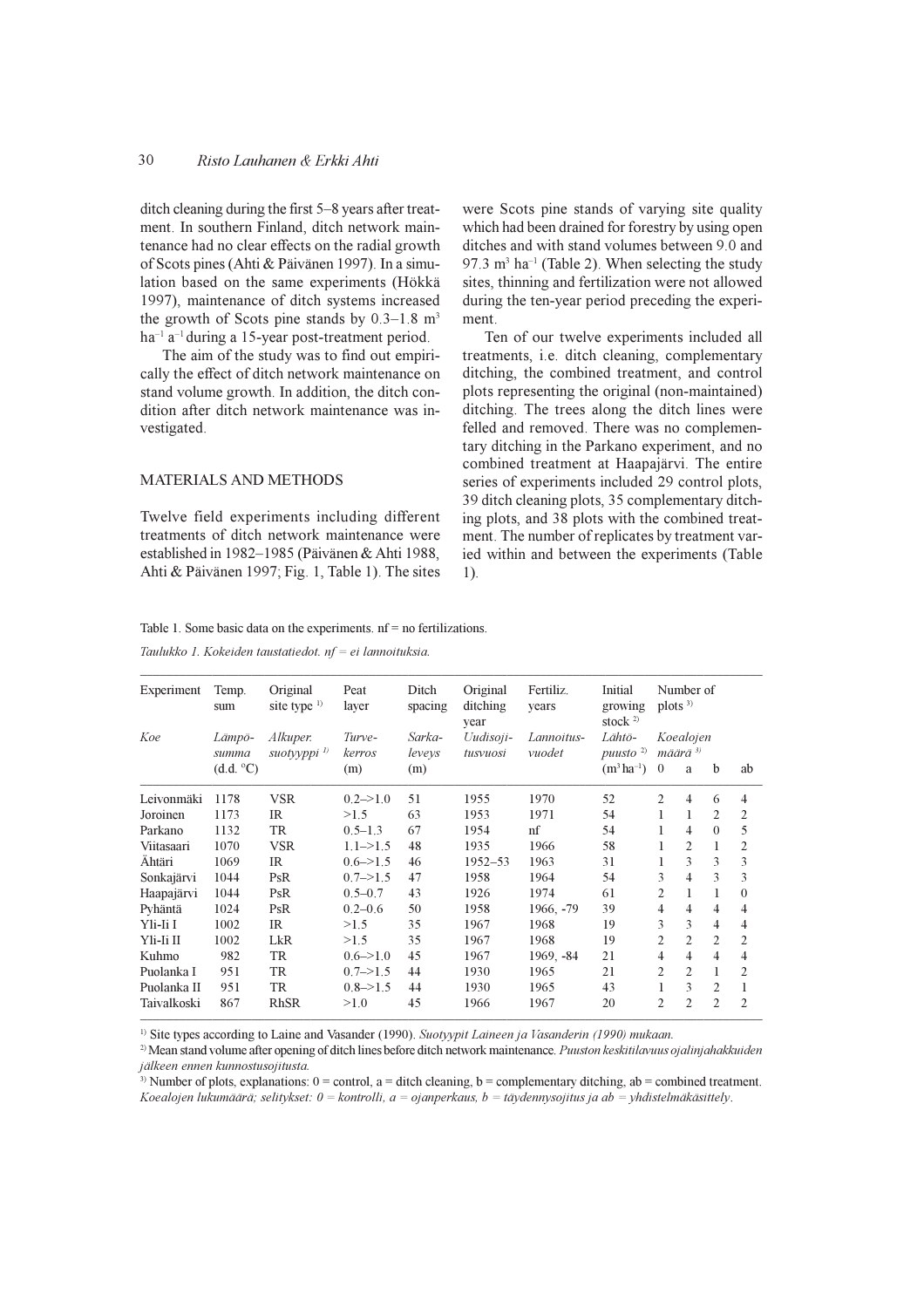The stand characteristics were determined at the time of establishment and every fifth year after it. All trees were numbered. The breast height diameter of all trees was measured in each plot. Simultaneously, about thirty sample trees (every n<sup>th</sup> tree, n depending on estimated stem number) in each plot were selected to represent the stem diameter distribution. From the sample trees, height, stem diameter at the height of six metres and height increment during the five last years were determined. Stand volume and volume growth per hectare were calculated using the KPL software of the Finnish Forest Research Institute (Heinonen 1994).

Depth, top width and bottom width of the ditches were measured ten years after the treatments. The ditch condition was estimated visually by using the five classes of Keltikangas et al. (1986), class 1 representing the best ditch condition and class 5 representing the poorest.

The statistical calculations were performed both individually for each experiment and for the entire material. For the experiments at Yli-Ii and Puolanka, which included considerable site variation, the calculations were performed by experimental blocks.

For the individual experiments and blocks, one-way analysis of variance (Ranta et al. 1989) was applied to test the effects of ditch network maintenance on volume growth, which was the main variable of interest in this study. The statistical significances of the differences in growth



Fig. 1. Location of field experiments Kuva 1. Kenttäkokeiden sijainti

| Variable                                                                | Mean      | S.D.         | Range                |
|-------------------------------------------------------------------------|-----------|--------------|----------------------|
| Muuttuja                                                                | Keskiarvo | Keskihajonta | Vaihteluväli         |
| Site variables – Kasvupaikkamuuttujat                                   |           |              |                      |
| Peat thickness – Turvekerroksen paksuus (cm)                            | 107       | 41           | $35 \rightarrow 150$ |
| Temperature sum – Lämpösumma (dd $^{\circ}$ C)                          | 1039      | 82           | 867-1178             |
| Elevation a.s.l. – <i>Korkeus m.p.y.</i> (m)                            | 149       | 37           | $90 - 220$           |
| Ditch spacing – Sarkaleveys $(m)$                                       | 47        | 9            | $35 - 67$            |
| <b>Stand variables – Puustotunnukset</b>                                |           |              |                      |
| Mean $d_{13}$ – <i>Keskimääräinen</i> $d_{13}$ (m)                      | 8.9       | 2.0          | $5.8 - 14.3$         |
| Mean height $-$ <i>Keskipituus</i> (m)                                  | 6.9       | 1.6          | $4.2 - 10.7$         |
| Stem number – Runkoluku (stems ha <sup>-1</sup> )                       | 1199      | 385          | $401 - 2449$         |
| Stand basal area - Pohjapinta-ala (m <sup>2</sup> ha <sup>-1</sup> )    | 8.3       | 3.3          | $2.9 - 16.8$         |
| Initial stand volume – Lähtötilavuus (m <sup>3</sup> ha <sup>-1</sup> ) | 38.8      | 20.6         | $9.0 - 97.3$         |

Table 2. Characteristics of the experimental plots after opening of ditch lines. All experiments (141 plots) included. Taulukko 2. Kokeiden yleistiedot ojalinjahakkuiden jälkeen. Mukana kaikki kokeet (141 koealaa).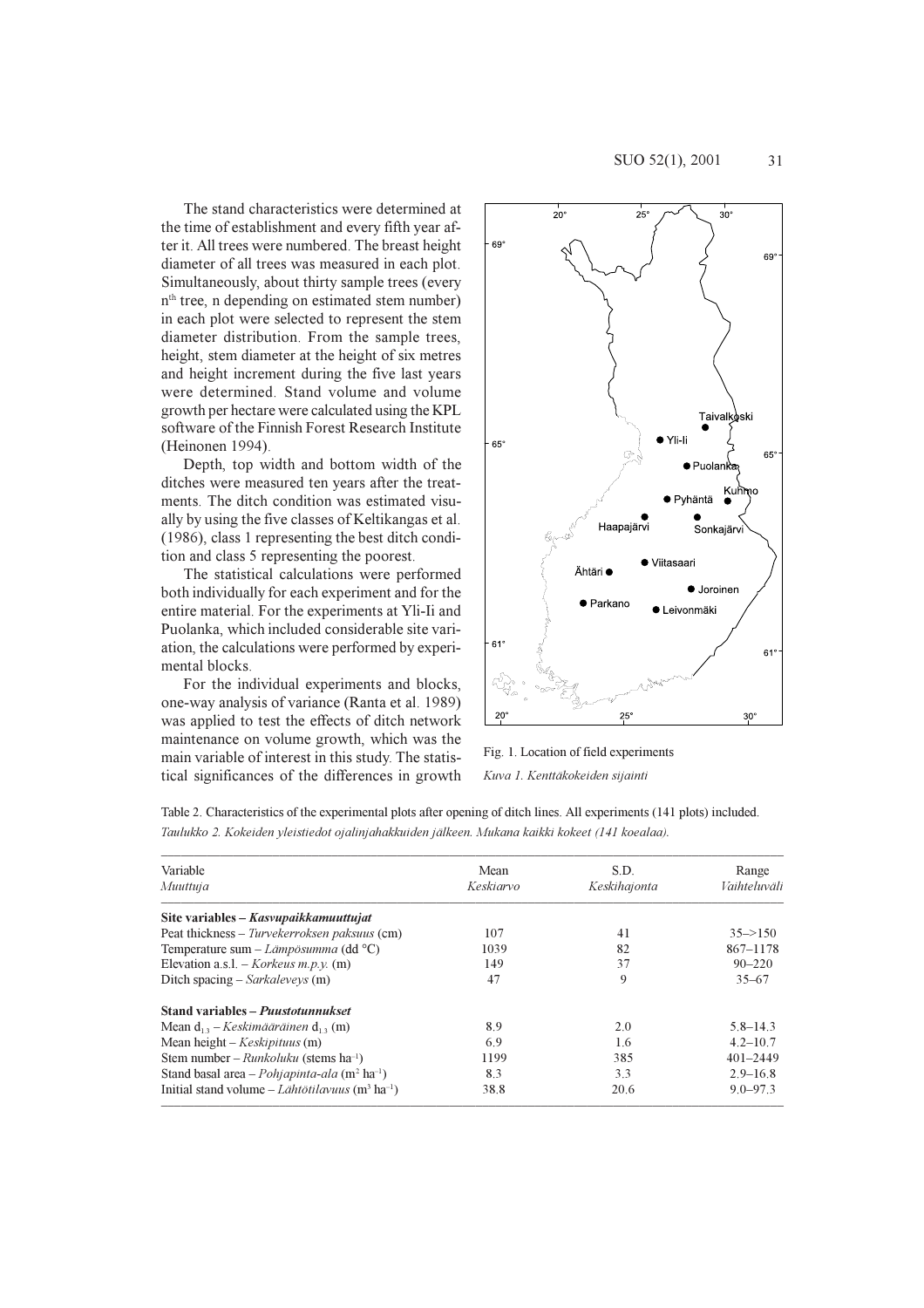and ditch depth between the plots including ditch network maintenance and the control plots were estimated with Tukey's test.

The effects of ditch network maintenance on volume growth were analyzed by using a model, in which the effects of the variation in initial volume (covariate) was taken into consideration by using separate slopes of regression for each experiment:

where  $y_{ii}$  = mean volume growth, alternatively for

the years 1–5, 6–10 and 1–10 after treatment,  $c =$ 

overall intercept,  $t_i$  = the effect of treatment (con-

trol, ditch cleaning, complementary ditching,

combined treatment),  $b_i$  = the effect of experiment (Yli-Ii and Puolanka given by the blocks),

 $\beta_i x_{ii}$  = the effect of initial volume ( $x_{ii}$ , covariate)

within the individual experiments, and  $\varepsilon_{ii}$  = an

$$
y_{ij} = c + t_i + b_j + \beta_i x_{ij} + \epsilon_{ij}
$$
 (1)

error term.

The computations were carried out by SAS and BMDP-90 software packages (SAS ... 1985, BMDP... 1990).

#### **RESULTS**

# Ditch characteristics after ditch network maintenance

The cleaned ditches and the complementary ditches were still considerably deeper  $(p<0.01)$ than the original ditches ten years after ditch network maintenance (Table 3). In most sites, the depth of the 10-year old ditches appeared to be sufficient for satisfactory drainage. The cleaned ditches were somewhat deeper and wider than the complementary ditches, but the differences were nonsignificant.

Table 3. Ditch characteristics (means  $\pm$  standard deviations, cm) ten years after drainage maintenance by experiment and treatment.  $0 =$  control,  $a =$  ditch cleaning,  $b =$  complementary ditching.

Taulukko 3. Ojien ominaisuuksia (keskiarvot ± -hajonnat, cm) kokeittain ja käsittelyittäin kymmenen vuoden kuluttua kunnostusojituksesta.  $0 =$ kontrolli,  $a =$ ojanperkaus,  $b =$ täydennysojitus.

| Experiment<br>Koe | Treatment<br>Käsittely | Ditch depth<br>Syvyys | Top width<br>Pintaleveys | Bottom width<br>Pohjaleveys | Ditch cond. class<br>Kuntoluokka |
|-------------------|------------------------|-----------------------|--------------------------|-----------------------------|----------------------------------|
| Viitasaari        | $\theta$               | 3<br>32<br>$\pm$      | $87 + 21$                | ± 32<br>53                  | $5.0 \pm 0.0$                    |
|                   | a                      | 5<br>50<br>$\pm$      | $123 \pm$<br>-11         | 67<br>19<br>$_{\pm}$        | $3.2 \pm$<br>0.4                 |
|                   | b                      | 47<br>$\pm$<br>6      | $117 \pm 15$             | 55<br>$+$<br>-13            | $3.0 \pm 0.0$                    |
| Joroinen          | $\Omega$               | 39<br>5<br>$\pm$      | -15<br>57<br>$+$         | 12<br>37<br>$+$             | 0.0<br>$4.0 \pm$                 |
|                   | a                      | 71<br>$\pm$<br>10     | $112 \pm 16$             | -19<br>77<br>$+$            | $2.8 \pm$<br>0.8                 |
|                   | b                      | 7<br>60<br>$\pm$      | $117 \pm 13$             | 59<br>17<br>$+$             | $3.0 \pm$<br>0.8                 |
| Kuhmo             | $\Omega$               | 46<br>$\pm$<br>7      | $86 \pm 12$              | 37<br>8<br>$+$              | $4.8 \pm$<br>0.3                 |
|                   | a                      | $104 \pm$<br>11       | $101 \pm 12$             | 42<br>14<br>$+$             | $2.0 \pm$<br>0.0                 |
|                   | b                      | 94 $\pm$<br>11        | $88 \pm$<br>-11          | $\pm$<br>-16<br>41          | $2.0 \pm 0.0$                    |
| Sonkajärvi        | $\Omega$               | 38<br>$\pm$<br>6      | 70<br>12<br>$+$          | 27<br>$+$<br>$\overline{4}$ | $5.0 \pm 0.0$                    |
|                   | a                      | 76<br>$\pm$<br>10     | 96<br>7<br>$\pm$         | 36<br>$+$<br>7              | $2.2 \pm 0.4$                    |
|                   | b                      | 77<br>$+$<br>6        | $+$<br>96<br>-8          | 31<br>$+$<br>$\overline{4}$ | $2.0 \pm$<br>0.0                 |
| Pyhäntä           | $\Omega$               | 43<br>10<br>$\pm$     | $81 +$<br>-19            | 44<br>22<br>$+$             | $4.4 \pm 0.8$                    |
|                   | a                      | 72<br>$\pm$<br>10     | $122 \pm$<br>-11         | 70<br>$+$<br>-19            | $2.0 \pm 0.5$                    |
|                   | b                      | 68<br>$\pm$<br>-6     | $110 \pm 15$             | 20<br>63<br>$+$             | $2.1 \pm$<br>0.4                 |
| Yli-Ii            | $\Omega$               | 47<br>$\pm$<br>16     | $98 \pm 16$              | 39<br>-9<br>$+$             | $4.6 \pm 1.0$                    |
|                   | a                      | 84<br>$\pm$<br>10     | $138 \pm$<br>-17         | 59<br>$\pm$<br>-15          | $2.0 \pm$<br>0.0                 |
|                   | b                      | 5<br>81<br>土          | $133 +$<br>-9            | 12<br>44<br>$+$             | $2.0 \pm$<br>0.0                 |
| Taivalkoski       | $\Omega$               | 43<br>17<br>土         | 87<br>21<br>$+$          | -13<br>35<br>$+$            | $3.7 \pm 0.9$                    |
|                   | a                      | 92<br>$+$<br>-6       | 144 $\pm$<br>- 6         | 60<br>-17<br>$+$            | $1.1 \pm 0.3$                    |
|                   | b                      | 85<br>11<br>$\pm$     | 145 $\pm$<br>9           | 63<br>-18<br>$+$            | $1.3 \pm 0.5$                    |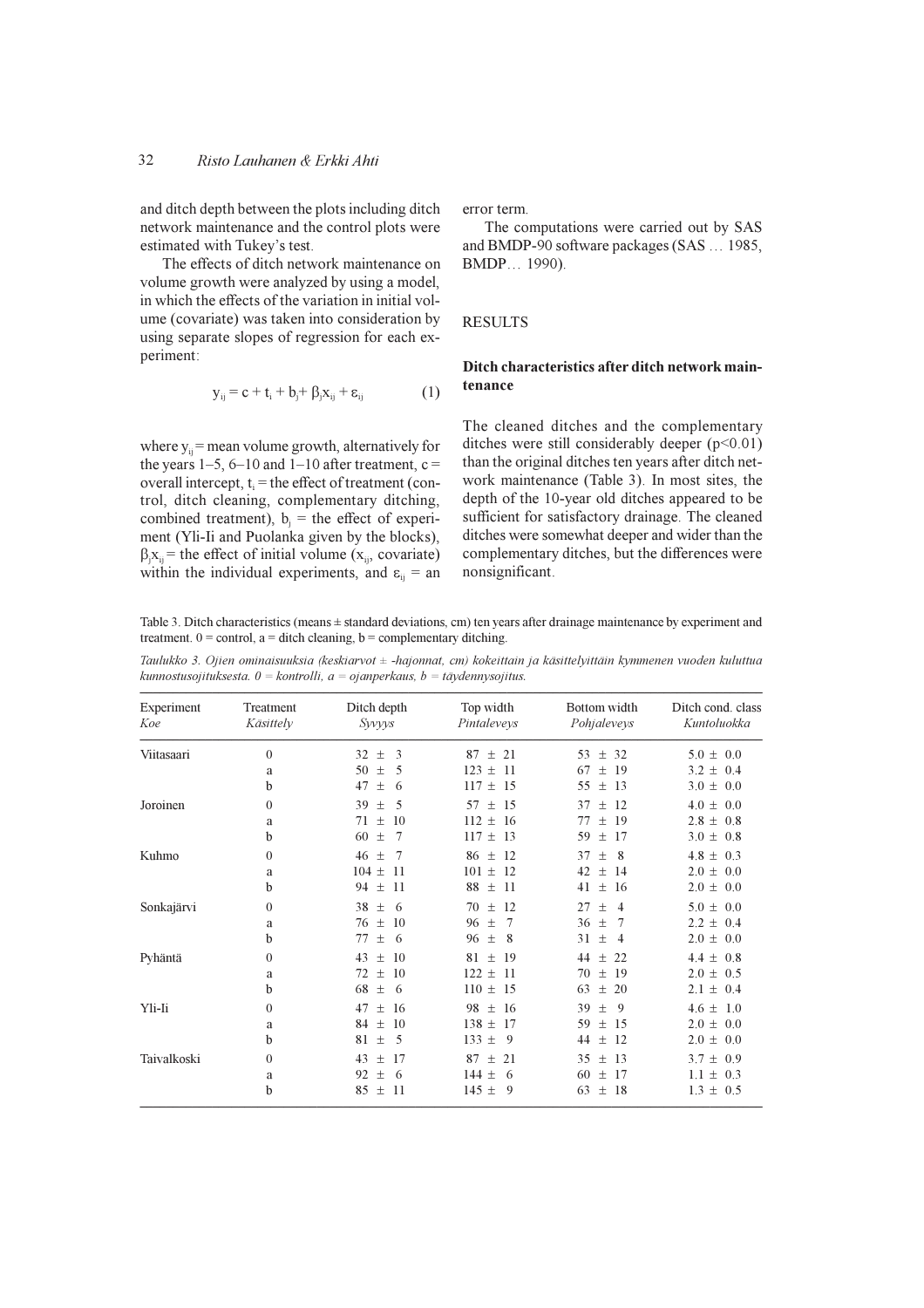### Effects of ditch network maintenance on stand volume growth

On the basis of the linear model of equation  $(1)$ , ditch cleaning increased volume growth during the first ten post-treatment years by 0.16  $m^3$  ha<sup>-1</sup>  $a^{-1}$ , while the corresponding increase caused by complementary ditching was 0.36 m<sup>3</sup> ha<sup>-1</sup> a<sup>-1</sup>, and that of the combined treatment  $0.48 \text{ m}^3 \text{ ha}^{-1} \text{ a}^{-1}$ . Significant increases in volume growth were observed especially during the second five-year period. During the first five years, the treatment effects were small (Tables 4 and 5).

In addition to using initial stand volume as covariate, the effect of the pre-treatment variation in stand volume was partly eliminated by subtracting the yield of the first 5-year period from the second one, and then by using these differences when comparing the treatments with the control. In this way, the reaction of the tree stand to the treatments became less sensitive to variation in volume within the experiments, and the positive effects of ditch network maintenance were more clearly revealed in all experiments except Leivonmäki (Appendix 1). In the entire material, the difference between the 5-year periods was statistically significant for ditch cleaning ( $p<0.05$ ) complementary ditching ( $p<0.01$ ) and the combined treatment ( $p<0.001$ ). At Sonkajärvi the positive effects of ditch network maintenance became evident when comparing the vields of the two 5-year periods with each other.

even if the treated plots showed lower growth rates than the controls. Irrespective of initial stand volume, the positive growth reaction of the tree stand could be seen during the second 5-year period (Appendix 1).

# **DISCUSSION**

The study aimed at finding out empirically, how ditch network maintenance influences stand volume increment in drained Scots pine mires. No dramatic reductions in the growth of the control plots were observed during the 10-year study period. Significant increases in growth were observed during the second five-year period after drainage maintenance.

According to the simulations of Hökkä (1997) for a 15-year period, ditch network maintenance increased stand growth by  $0.5-1.8$  m<sup>3</sup> ha<sup>-1</sup> a<sup>-1</sup> in the southern Finland and by  $0.3-1.3$  m<sup>3</sup> ha<sup>-1</sup>a<sup>-1</sup> in northern Finland. In our study, the mean increase in annual growth was somewhat smaller. The difference may partly be explained by the delayed reaction of the stands which plays a more important role during a shorter time period, and the fact that Hökkä (1997) did not compare the growth of the treated plots with that of the control plots, but used a specific basic growth rate for 15 years without treatment effects as the point of comparison. Further, the simulations were made for a better site than the average in this study.

Table 4. Anova tables for the linear model  $(y_{ii} = c + t_i + b_i + \beta_i x_{ii} + \varepsilon_{ii}; eq. 1)$  describing the effects of ditch network maintenance on annual stand growth, alternatively for the years  $1-10$ ,  $1-5$  and  $6-10$  after treatment.  $t_i$  = the effect of treatment,  $b_j$  = the effect of experiment and  $\beta_j x_{ij}$  = the effect of initial volume ( $x_{ij}$ , covariate) within the individual experi*ments* 

|                            | $1-10$ years |         |          | $1-5$ years |       |             | $6-10$ years |         |          |  |
|----------------------------|--------------|---------|----------|-------------|-------|-------------|--------------|---------|----------|--|
| Source – vaiht. lähde      | $b_i$        | t,      | $B_iX_i$ | $b_i$       | t,    | $B_iX_{ii}$ | $b_i$        | t,      | $B_iX_i$ |  |
| $df$ – <i>vapausasteet</i> | 13           | 3       | 14       | 13          | 3     | 14          | 13           | 3       | 14       |  |
| $SS - neli\ddot{o} summa$  | 17.4         | 4.02    | 26.7     | 10.4        | 0.22  | 27.6        | 26.4         | 14.9    | 27.9     |  |
| MS – keskineliö            | 1.34         | 1.34    | 1.91     | 0.802       | 0.074 | 1.97        | 2.03         | 4.96    | 1.99     |  |
| F value $-F$ -arvo         | 10.5         | 10.5    | 14.9     | 6.70        | 0.62  | 16.5        | 9.76         | 23.8    | 9.58     |  |
| p value – $p$ -arvo        | < 0.001      | < 0.001 | < 0.001  | < 0.001     | 0.606 | < 0.001     | < 0.001      | < 0.001 | < 0.001  |  |

Table 4. Kunnostusojituksen kasvuvaikutuksia kuvaavan lineaarisen mallin (yhtälö 1) varianssianalyysitaulukko jaksoille 1–10, 1–5 ja 6–10 vuotta käsittelyn jälkeen. t<sub>i</sub> = käsittelyn vaikutus, b<sub>i</sub> = kokeen vaikutus ja  $\beta_i x_{ii} =$  alkupuuston tilavuuden vaikutus (kovariaatti).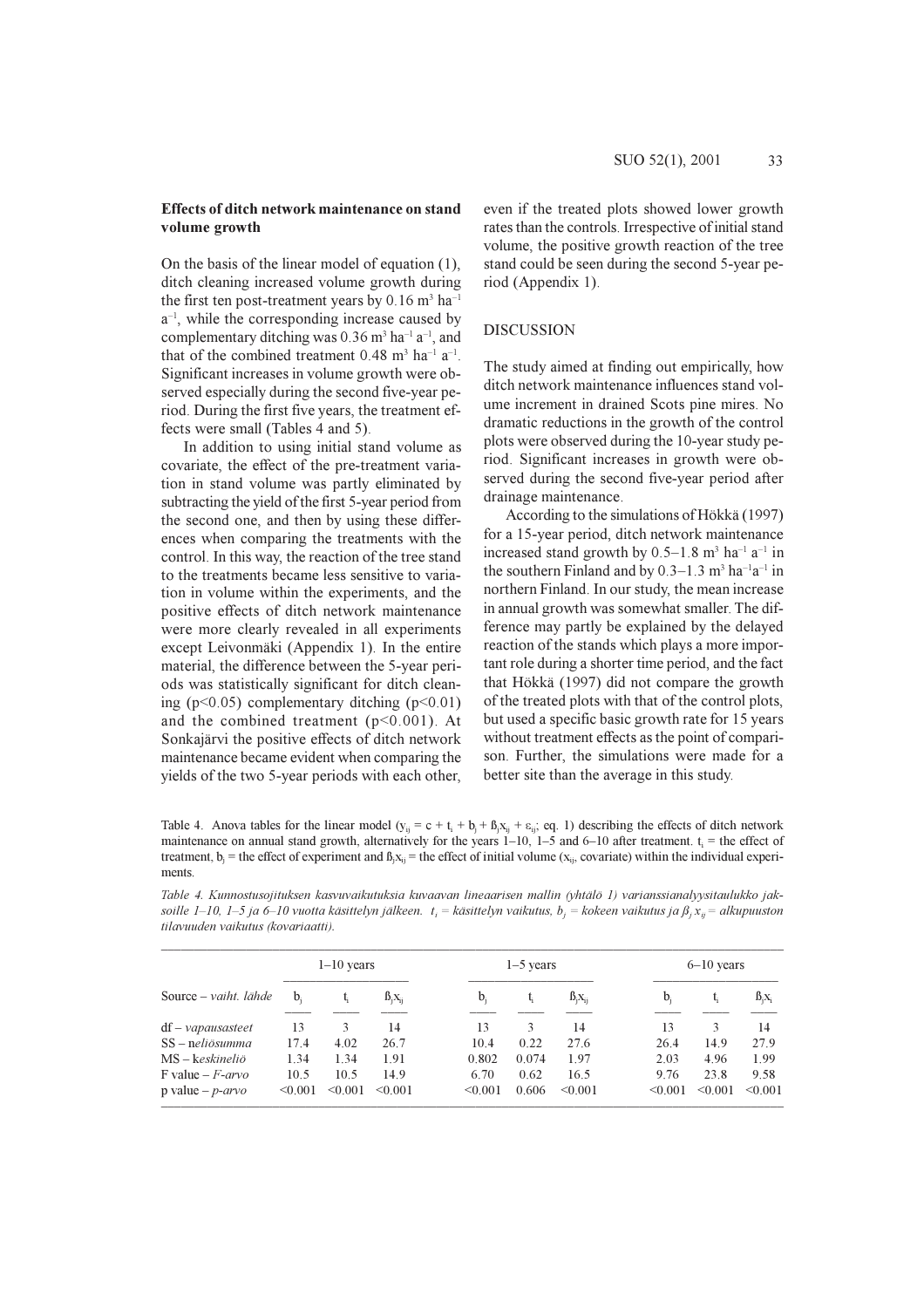#### 34 Risto Lauhanen & Erkki Ahti

Hytönen and Aarnio (1998) simulated the future growth of part of our pine stands after ditch network maintenance by using Hökkä's (1997) prediction model, and also obtained higher predicted volume increments for the post-treatment period of 20 years than is indicated by our empirical data for the first 10 post-treatment years. As in the case of Hökkä's (1997) simulatons, the difference may partly be explained by the delayed reaction of the stands which plays a more important role during a shorter time period. The difference is most conspicious in the well-stocked stands of southern Finland, and might also be due to the fact that Hökkä's (1997) model does not take into account the biological drainage of the stands or their actual hydrological situation and therefore overestimates the hydrological need for ditch network maintenance.

The lack of statistically significant growth reactions in some stands especially in southern Finland was most probably due to the fact that no acute need for ditch network maintenance existed even if the technical condition of the ditches was poor. With the development of the stands, the decreasing drainage of the deteriorating ditch system might have been compensated by increased water uptake and transpiration by the stand itself. In such a situation, the level of the

Table 5. Increase in mean volume growth (m<sup>3</sup> ha<sup>-1</sup> a<sup>-1</sup>) after ditch network maintenance on the basis of the linear model of eq. 1 and Table 4, alternatively for the years  $1-10$ ,  $1-5$ and 6-10 after treatment. Significance of change: \* p<0.05, \*\*  $p<0.01$ , \*\*\*  $p<0.001$ .

Taulukko 5. Kunnostusojituksen vaikutus puuston keskimääräiseen tilavuuskasvuun (m<sup>3</sup> ha<sup>-1</sup> a<sup>-1</sup>) yhtälössä 1 ja taulukossa 4 esitetyn lineaarisen mallin perusteella jaksoille 1-10, 1-5 ja 6-10 vuotta käsittelyn jälkeen. Kasvumuutoksen merkitsevyys: \* p<0,05, \*\* p<0,01, \*\*\*  $p<0.001$ .

| $1 - 10$<br>vears | $1 - 5$<br>years | $6 - 10$<br>years |
|-------------------|------------------|-------------------|
| 0.16              | $-0.03$          | $0.39**$          |
| $0.36***$         | 0.07             | $0.70***$         |
| $0.48***$         | 0.06             | $0.96***$         |
|                   |                  |                   |

ground water table will remain deep enough as long as tree growth and the evapotranspiration from the stand remain high enough, and the shallow ditches will still be deep enough to collect the surface runoff. As a whole, the hydrological balance will be much more based on the evapotranspiration and the interception of the stand than earlier, i.e. the stability of the hydrological balance will become dependent on the stability of stand development.

Ditch network maintenance is usually performed in connection with thinning, which would temporarily reduce the interception and the uptake of water by the stand (Heikurainen  $\&$ Päivänen 1970) and accordingly emphasize the hydrological role of the ditch system. Our stands were not thinned in connection with or ten years prior to maintaining the ditch systems, and consequently the present study probably underestimates the growth reactions of peatland pine stands to ditch network maintenance in practical forestry.

The aim of ditch cleaning and complementary ditching should be to preserve stand growth at the potential level of a site rather than to increase it. The rather limited growth reactions of the pine stands indicate that the hydrological need for ditch network maintenance is less urgent than expected. Even if maintenance of the ditch systems is necessary, delays in performing it will probably not cause drastic growth reductions or irreversible changes in the development of the stands.

#### **ACKNOWLEDGEMENTS**

The study was partly initiated by professor Juhani Päivänen, and is based on twelve field experiments which were established in the state forests by the Finnish Forest Research Institute in 1982-85. Most of the field work was carried out by the field groups of Mr Jorma Issakainen, Mr Kauko Taimi and Mr Heikki Takamaa. Ms Inkeri Suopanki carried out the data management and performed the KPL software calculations. Dr. Hannu Hökkä and Mrs Riitta Heinonen contributed with valuable comments on the statistical analysis. Mr Erkki Pekkinen revised the English text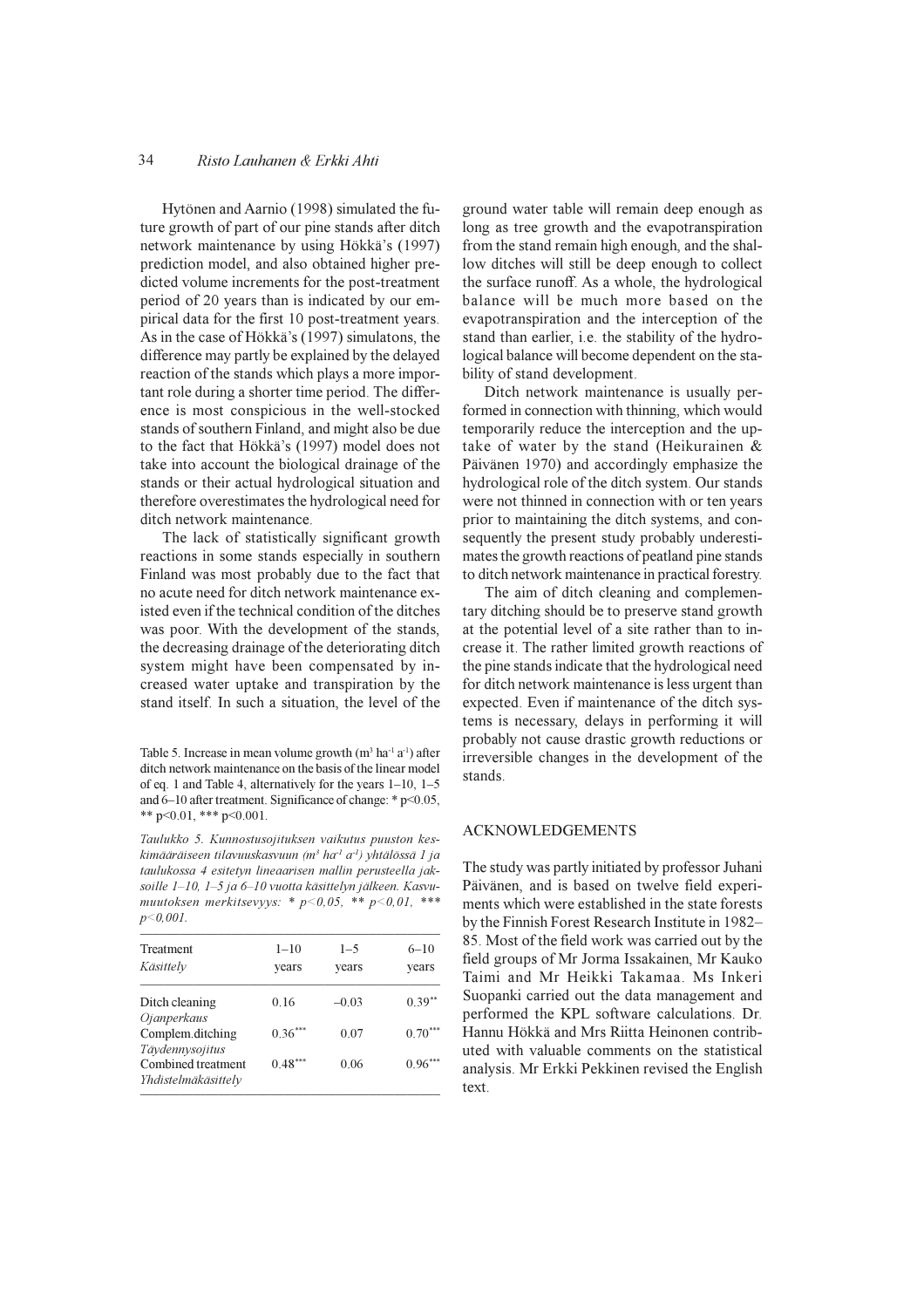#### **REFERENCES**

- Ahti, E. & Päivänen, J. 1997. Response of stand growth and water table level to maintenance of ditch networks within forest drainage areas. In: Trettin, C.C., Jurgensen, M.F., Grigal, D.F., Gale, M.R. & Jeglum, J.K. Northern Forested Wetlands: Ecology and Management. CRC Press Inc.; Lewis Publishers, USA. pp. 449-457
- BMDP PC-90 User's Guide. 1990. BMDP Statistical Software. Inc. Los Angeles. 102 pp.
- Heikurainen, L. 1957. Metsäojituksen syyvyden ja pintalevevden muuttuminen sekä ojien kunnon säilyminen. (Summary: Changes in depth and top width of forest ditches and the maintenance of their repair). Acta Forestalia Fennica 65: 1-45.
- Heikurainen, L. 1980. Kuivatuksen tila ja puusto 20 vuotta vanhoilla ojitusalueilla. Summary: Drainage condition and tree stand on peatlands drained 20 years ago. Acta Forestalia Fennica 167: 1-39.
- Heikurainen, L. & Päivänen, J. 1970. The effect of thinning, clear cutting, and fertilization on the hydrology of peatland drained for forestry. (Harvennuksen, avohakkuun, ja lannoituksen vaikutus ojitetun suon vesioloihin). Acta Forestalia Fennica 104: 1-23.
- Heinonen, J. 1994. Koealojen puu- ja puustotunnusten laskentaohjelma KPL. Käyttöohje. Metsäntutkimuslaitoksen tiedonantoja 504. Finnish Forest Research Institute, Research papers 504: 1-80.
- Hytönen, L.A. & Aarnio, J. 1998. Kunnostusoiituksen erilliskannattavuus muutamilla karuhkoilla rämeillä. (Summary: Profitability of ditch-network maintenance on some oligotrophic pine mires). Suo 49: 87-99.
- Hökkä, H. 1997. Models for predicting growth and yield in

drained peatland stands in Finland. Metsäntutkimuslaitoksen tiedonantoja 651. The Finnish Forest Research Institute, Research Papers 651: 1-45.

- Keltikangas, M., Laine, J., Puttonen, P. & Seppälä, K. 1986. Vuosina 1930–78 metsäojitetut suot: ojitusalueiden inventoinnin tuloksia. (Summary: Peatlands drained for forestry in 1930–1978: Results from field surveys on drained areas). Acta Forestalia Fennica 193: 1-94.
- Lauhanen, R., Piiroinen, M.-L., Penttilä, T. & Kolehmainen, E. 1998. Kunnostusojitustarpeen arviointi Pohjois-Suomessa. (Summary: The evaluation of the need for ditch network maintenance in northern Finland). Suo 49: 101-112
- Lukkala, O. J. 1949. Metsäojien kunnossapito. (Referat: Die Instandhaltung der Waldgräben). Communicationes Instituti Forestalis Fenniae 36: 1-64.
- Multamäki, S.E. 1934. Metsäojien mittojen ja muodon muuttumisesta. (Referat: Über die Grössen- und Formveränderungen der Waldgräben). Acta Forestalia Fennica 40: 816-836.
- Päivänen, J. & Ahti, E. 1988. Ditch cleaning and additional ditching in peatland forestry - effect on ground water level. Symposium on the hydrology of wetlands in temperate and cold regions - Vol 1. Joensuu, Finland 6-8 June 1988. Publications of the Academy of Finland 4: 184-189.
- Ranta, E., Rita, H. & Kouki, J. 1989. Biometria. Tilastotiedettä ekologeille. Yliopistopaino. Helsinki. 569 pp.
- SAS User's Guide 1985. Statistics, Version 5 Edition. Cary, NC: SAS Institute Inc., 1985. 956 pp.
- Sevola, Y. (ed.) 1999. Finnish Statistical Yearbook of Forestry. SVT Agriculture, forestry and fishery 1999:6, 352 pp.
- Tomppo, E. 1999. Forest resources of Finnish peatlands in 1951-1994. International Peat Journal 9: 38-44.

# TIIVISTELMÄ:

### Kunnostusojituksen vaikutus rämemänniköiden kehitykseen

Tutkimuksen tavoitteena oli selvittää kunnostusojituksen vaikutusta puuston kasvuun ojitetuissa rämemänniköissä. Tutkimuksen 12 kenttäkoetta perustettiin vuosina 1982–1985 (Päivänen & Ahti 1988, Ahti & Päivänen 1997). Eteläisin koe sijaitsi Leivonmäellä (N 61°45') ja pohjoisin Taivalkoskella (N 65°45') (Taulukko 1, Kuva 1, Taulukko 2). Kuhmon koetta lukuunottamatta, joka oli lannoitettu 1984, kokeilla ei ollut tehty hakkuita tai lannoituksia kymmeneen vuoteen. Kenttäkokeiden koejäseniä olivat kunnostusojittamaton vertailukäsittely, ojan perkaus, täyden-

nysojitus sekä perkauksen ja täydennysojituksen vhdistelmä.

Kokeiden puustot mitattiin kunnostusojitusvuonna sekä viisi ja kymmenen vuotta sen jälkeen. Puustotunnukset laskettiin Metsäntutkimuslaitoksen KPL-ohjelmistolla (Heinonen 1994). Viisivuotisjaksojen kasvuiksi määriteltiin peräkkäisissä mittauksissa saatujen tilavuuksien erotus. Ojien mitta- ja kuntotiedot kymmenen vuotta käsittelyjen jälkeen olivat käytettävissä seitsemältä kokeelta.

Seitsemästä kokeesta kuuden ojat olivat mi-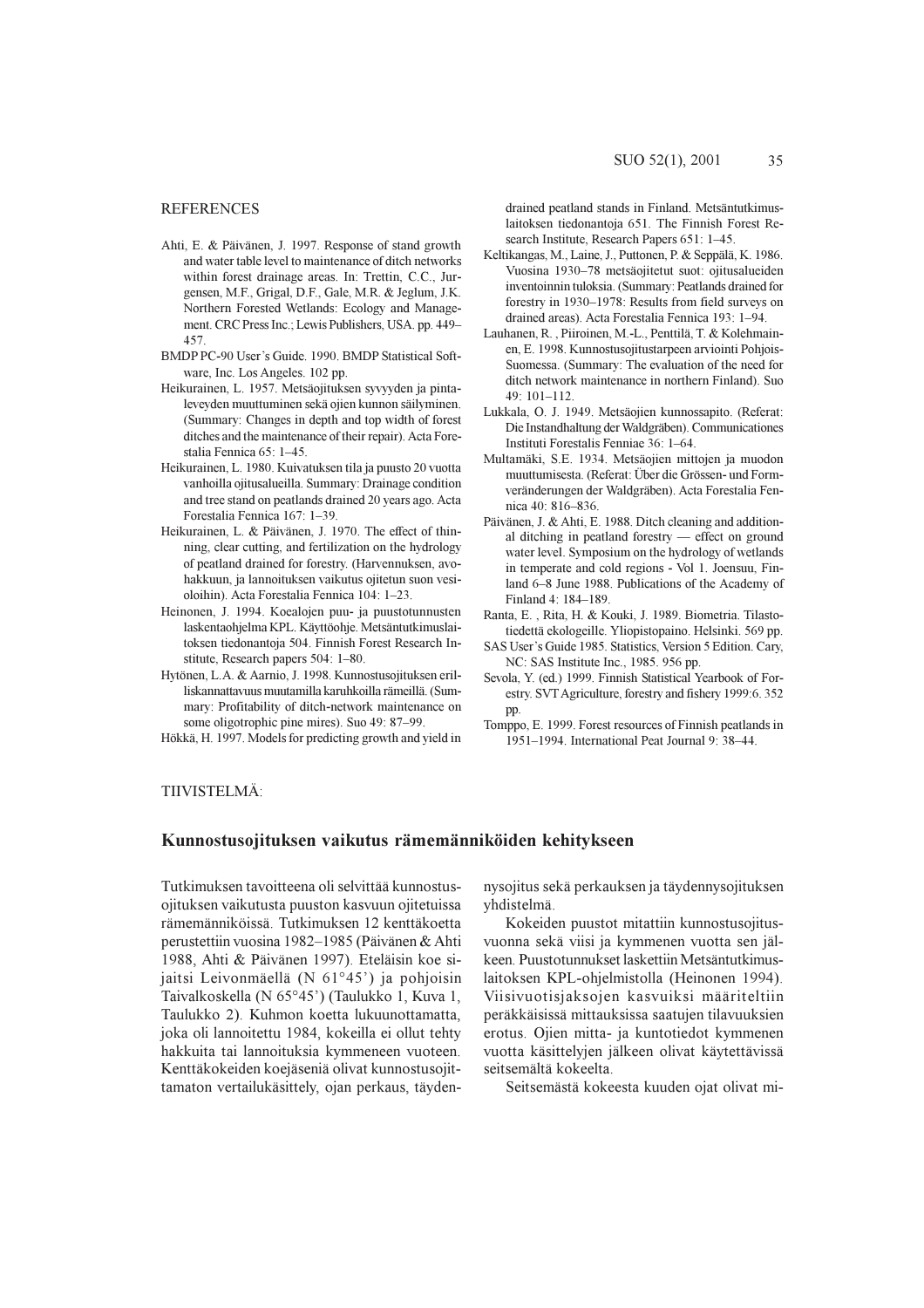toiltaan hyvässä tai tyydyttävässä kunnossa kymmenen vuotta kunnostusojituksen jälkeen (Taulukko 3). Perkausojien ja täydennysojien keskisyvyydet eivät poikenneet tilastollisesti merkitsevästi toisistaan.

Kaikki koejäsenet sisältäneillä kokeilla ojien perkaus tuotti keskimäärin 0.16:n m<sup>3</sup> ha<sup>-1</sup> a<sup>-1</sup>:n kasvunlisän kymmenen vuoden mittausiaksolla (Taulukko 5). Vastaavasti täydennysojitus tuotti 0,36 :n ja yhdistelmäkäsittely 0,48:n m<sup>3</sup> ha<sup>-1</sup> a<sup>-1</sup>:n kasvunlisän. Toisella 5-vuotisjaksolla vastaavat luvut olivat 0,39, 0,70 ja 0,96 m<sup>3</sup> ha<sup>-1</sup> a<sup>-1</sup>.

Kun kunnostusojituksen jälkeisten kahden viisivuotisjakson tuotoksia verrattiin keskenään, kunnostusojituksen kasvua lisäävä vaikutus näkyi selvemmin kuin vertaamalla käsittelykohtaisia kasvuja. Leivonmäen koetta lukuunottamatta vertailuruutujen kasvusuunta oli kunnostusojitettuihin ruutuihin verrattuna aleneva (Liite 1).

Eräiden kokeiden vaatimattomat kasvureaktiot etenkin Etelä-Suomessa johtuvat todennäköisesti siitä, että niillä ei ollut välitöntä kunnostusojituksen tarvetta, vaikka ojien tekninen kunto oli heikko. Näyttää siltä, että puuston kehityksen myötä sen lisääntyvä vedenotto ja transpiraatio kompensoivat huomattavasti ojaston vedenjohtamiskyvyn heikkenemistä, eikä pohjavesipinta nouse haitallisen korkealle ennenkuin puuston kasvu ja vedenotto heikkenevät ulkopuolisista syistä. Matalatkin ojat riittävät märkien jaksojen pintavesien kuljettamiseen, joiden merkitys ojitusalueiden hydrologiassa on merkittävä, mutta suometsän vesitase kokonaisuutena on tällaisessa tilanteessa paljon enemmän puuston haihdunnan ja latvuspidännän varassa kuin aikaisemmin, ja vesitaseen vakaus näyttäisi riippuvan aikaisempaa enemmän siitä, miten vakaana puuston kasvu ja vedenotto jatkuvat.

Käytännön metsätaloudessa kunnostusojitukset tehdään yleensä hakkuiden yhteydessä. Harvennushakkuutkin vähentävät oleellisesti puuston vedenottoa ja latvuspidäntää (Heikurainen & Päivänen 1970), jolloin ojaston ja valunnan merkitys ojitusalueen vesitaseessa korostuvat. Koska tämän tutkimuksen kokeissa ei tehty hakkuita kunnostusojituksen yhteydessä, tutkimuksen tulokset todennäköisesti hieman aliarvioivat kunnostusojituksen vaikutusta suopuustojen tuotokseen

Kunnostusojituksella ei niinkään pyritä ojitusalueen puuston kasvun lisäämiseen, vaan pikemminkin säilyttämään kasvu kasvupaikan ravinteisuustason edellyttämällä tasolla. Tässä tutkimuksessa havaitut kunnostusojituksella saadut kasvunlisäykset viittavat siihen, että kunnostusojituksen tarve on pienempi kuin aiemmin on arveltu. Vaikka kunnostusojitus on suopuustojen suotuisan kehityksen kannalta tärkeä toimenpide, sen viivästyminen ei näytä aiheuttavan äkillistä kasvun taantumista.

Received 9.8.2000, Accepted 24.1.2001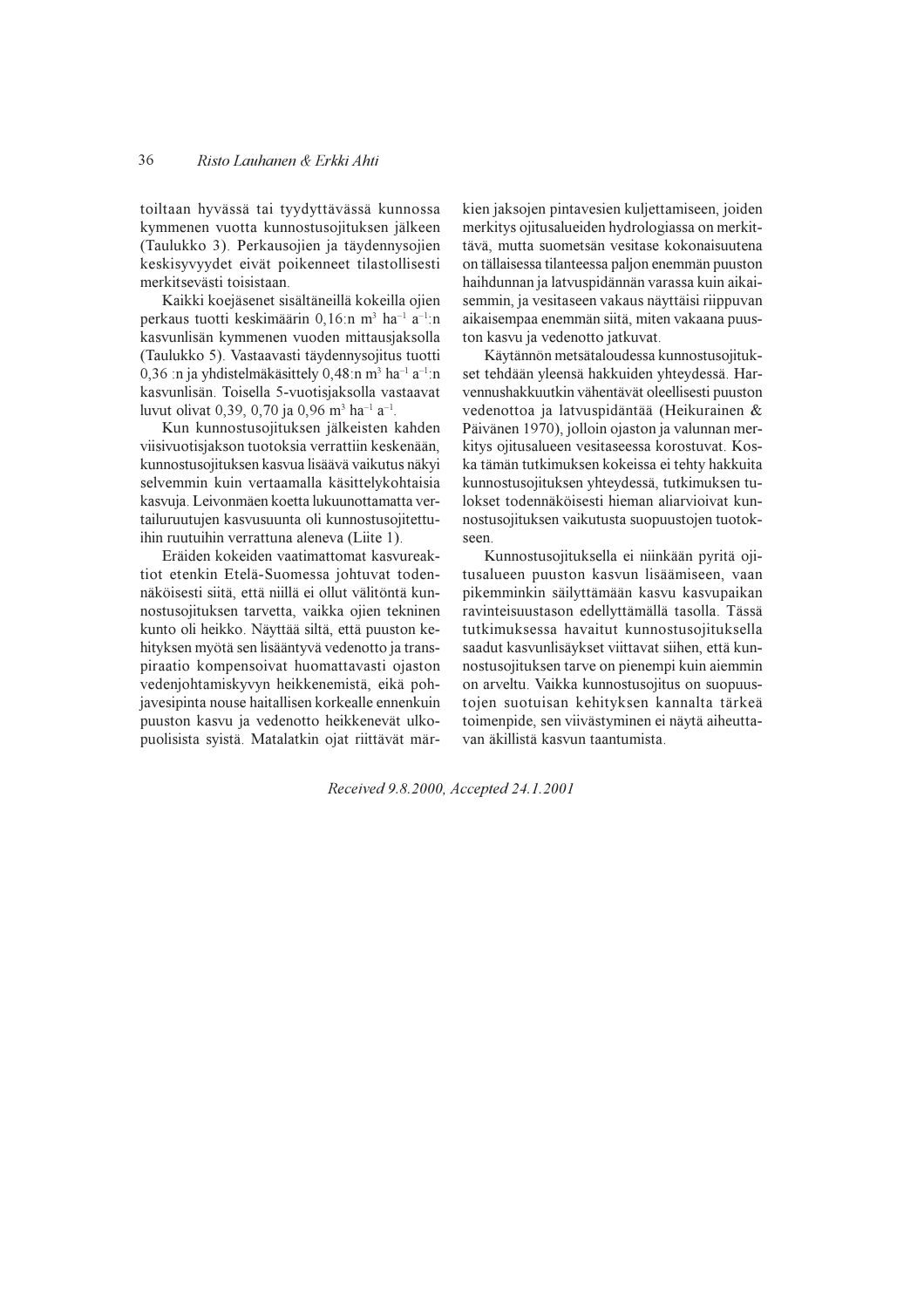Appendix 1. Effects of ditch network maintenance on the increase in volume growth in Scots pine stands by experiment. Legend: n = number of plots,  $dV_0$  = timber removal when opening ditch lines (m<sup>3</sup> ha<sup>-1</sup>),  $V_0$  = initial stand volume after opening of ditch lines (m<sup>3</sup> ha<sup>-1</sup>),  $V_{10}$  = stand volume ten years after drainage maintenance (m<sup>3</sup> ha<sup>-1</sup>), I<sub>total</sub> = mean annual growth, including natural removal, during the whole 10-year period  $(m^3 ha^{-1}a^{-1})$ , I<sub>net</sub> = mean annual net growth during the whole 10-year period  $(m^3 \text{ ha}^{-1} a^{-1})$ ,  $I_{1-5}$  = net yield during years 1–5  $(m^3 \text{ ha}^{-1})$ ,  $I_{6-10}$  = net yield during years 6–10  $(m^3 \text{ ha}^{-1})$ ,  $I_{6-10} - I_{1-5} =$  difference between net yields of years 6–10 and years 1–5 (m<sup>3</sup> ha<sup>-1</sup>), — = data not available. Significant differences between control and ditch network maintenance according to Tukey's test,  $* = p \le 0.05$ ,  $** = p \le 0.01$ ,  $** = p \le 0.001$ .

Liite 1. Kunnostusojituksen vaikutus puuston tilavuuskasvuun kokeittain. Selitykset: n = havaintojen lukumäärä, d $V_o$ = ojalinjahakkuussa poistettu puusto (m $^3$ ha<sup>-1</sup>),  $V_o^=$  puuston tilavuus ojalinjahakkuun jälkeen (m $^3$ ha<sup>-1</sup>),  $V_{10}^{}$ = puuston tilavuus kymmenen vuoden kuluttua kunnostusojituksesta (m<sup>3</sup> ha<sup>-1</sup>), I<sub>total</sub> = puuston kymmenen vuoden keskikasvu luonnonpoistuma mukaan lukien (m $^3$  ha<sup>1</sup>a<sup>-1</sup>, I<sub>net</sub> = puuston kymmenen vuoden keskimääräinen nettokasvu (m $^3$  ha<sup>-1</sup>a<sup>-1</sup>), I<sub>1-5</sub> = puuston nettotuotos vuosina 1–5 (m $^3$  ha $^{-1}$ ), I<sub>6–10</sub> = puuston nettotuotos vuosina 6–10 (m $^3$  ha $^{-1}$ ), I<sub>6–10</sub>–I<sub>1–5</sub> = puuston nettotuotosten erotus vuosien 6–10 sekä 1–5 välillä, — = puuttuva tieto. Merkitsevyydet kunnostusojittamattoman vertailun ja käsittelyjen välillä Tukey'n testin mukaan \* = p<0,05, \*\*= p<0,01, \*\*\*= p<0,001.

| Experiment<br>Koe | Treatment<br>Käsittely | $\mathbf n$      | $dV_0$  | $V_0$                    | $V_{10}$ | $\mathbf{I}_{\text{total}}$ | $\mathbf{I}_{\text{net}}$ | $I_{1-5}$ | $\mathrm{I}_{6-10}$ | $I_{6-10} - I_{1-5}$ |
|-------------------|------------------------|------------------|---------|--------------------------|----------|-----------------------------|---------------------------|-----------|---------------------|----------------------|
| Leivonmäki        | $\boldsymbol{0}$       | $\sqrt{2}$       | $0.0\,$ | 44                       | 85       | 4.3                         | 4.1                       | 17.3      | 23.2                | $+5.9$               |
|                   | a                      | $\overline{4}$   | 0.2     | 56                       | 95       | 4.5                         | 3.9                       | 15.8      | 23.3                | $+7.5$               |
|                   | $\mathbf b$            | 6                | 4.3     | 48                       | $90\,$   | 4.6                         | 4.2                       | 18.9      | 23.2                | $+4.3$               |
|                   | ab                     | $\overline{4}$   | 5.2     | 60                       | 104      | 5.0                         | 4.4                       | 18.5      | 25.9                | $+7.4$               |
| Joroinen          | $\boldsymbol{0}$       | $\mathbf{1}$     | 0.0     | 67                       | 138      | 7.2                         | 7.1                       | 38.5      | 32.6                | $-5.9$               |
|                   | $\rm{a}$               | $\mathbf{1}$     | 4.5     | 63                       | 140      | 7.8                         | 7.7                       | 38.3      | 38.8                | $+0.5$               |
|                   | $\mathbf b$            | $\sqrt{2}$       | 2.8     | $50\,$                   | 120      | 7.1                         | $7.0\,$                   | 34.4      | 35.2                | $+0.8$               |
|                   | ab                     | $\sqrt{2}$       | 4.4     | 48                       | 119      | 7.2                         | 7.1                       | 34.8      | 36.5                | $+1.7$               |
| Parkano           | $\boldsymbol{0}$       | $\mathbf{1}$     | 0.0     | 56                       | 84       | 3.6                         | 2.8                       | 17.9      | 10.8                | $-7.1$               |
|                   | $\rm{a}$               | $\overline{4}$   | 0.4     | 60                       | 89       | 3.3                         | 2.9                       | 15.8      | 13.3                | $-2.5$               |
|                   | b                      | $\boldsymbol{0}$ |         | $\overline{\phantom{0}}$ |          |                             |                           |           |                     |                      |
|                   | ab                     | 5                | 3.5     | 59                       | 94       | 3.8                         | 3.5                       | 16.6      | 18.1                | $+1.5$               |
| Viitasaari        | $\mathbf{0}$           | $\mathbf{1}$     | 0.0     | 85                       | 143      | 6.2                         | 5.8                       | 25.4      | 32.6                | $+7.2$               |
|                   | $\rm{a}$               | $\boldsymbol{2}$ | 0.1     | 60                       | 113      | 5.5                         | 5.3                       | 23.4      | 30.0                | $+6.6$               |
|                   | $\mathbf b$            | $\mathbf{1}$     | $7.8\,$ | 97                       | 152      | 5.9                         | 5.5                       | 20.3      | 34.2                | $+13.9$              |
|                   | ab                     | $\overline{2}$   | 5.8     | 66                       | 129      | 6.5                         | 6.3                       | 24.3      | 38.2                | $+13.9$              |
| Ähtäri            | $\mathbf{0}$           | 1                | 0.0     | 18                       | 29       | 1.1                         | 1.1                       | 4.7       | 5.8                 | $+1.1$               |
|                   | $\rm{a}$               | $\mathfrak z$    | 0.1     | 41                       | 57       | 1.9                         | 1.6                       | 6.3       | 10.1                | $+3.8$               |
|                   | $\mathbf b$            | $\mathfrak{Z}$   | 1.8     | 28                       | 42       | 1.6                         | 1.4                       | 5.3       | 9.3                 | $+4.0$               |
|                   | ab                     | 3                | 4.0     | 29                       | 45       | 1.8                         | 1.6                       | 5.6       | 10.4                | $+4.8$               |
| Sonkajärvi        | $\boldsymbol{0}$       | 3                | 0.0     | 66                       | 106      | 4.5                         | 4.0                       | 23.3      | 17.1                | $-6.2$               |
|                   | $\rm{a}$               | $\overline{4}$   | 2.9     | 51                       | 90       | 4.1                         | 3.9                       | 21.0      | 18.0                | $-3.0$               |
|                   | b                      | 3                | 5.4     | 49                       | 87       | 4.0                         | 3.8                       | 18.4      | 19.2                | $+0.8**$             |
|                   | ab                     | 3                | 6.6     | 51                       | 86       | 3.9                         | 3.5                       | 17.0      | 17.9                | $+0.9**$             |
| Haapajärvi        | $\boldsymbol{0}$       | $\mathbf{2}$     | 0.0     | 58                       | 85       | 2.8                         | 2.8                       | 11.0      | 16.7                | $+5.7$               |
|                   | $\rm{a}$               | $\mathbf{1}$     | 1.2     | 63                       | 97       | 3.4                         | 3.4                       | 11.4      | 22.3                | $+10.9$              |
|                   | $\mathbf b$            | $\mathbf{1}$     | 3.1     | 73                       | 113      | 3.9                         | 3.9                       | 13.2      | 26.2                | $+13.0$              |
|                   | ab                     | $\mathbf{0}$     |         |                          |          |                             |                           |           |                     |                      |

Continued...